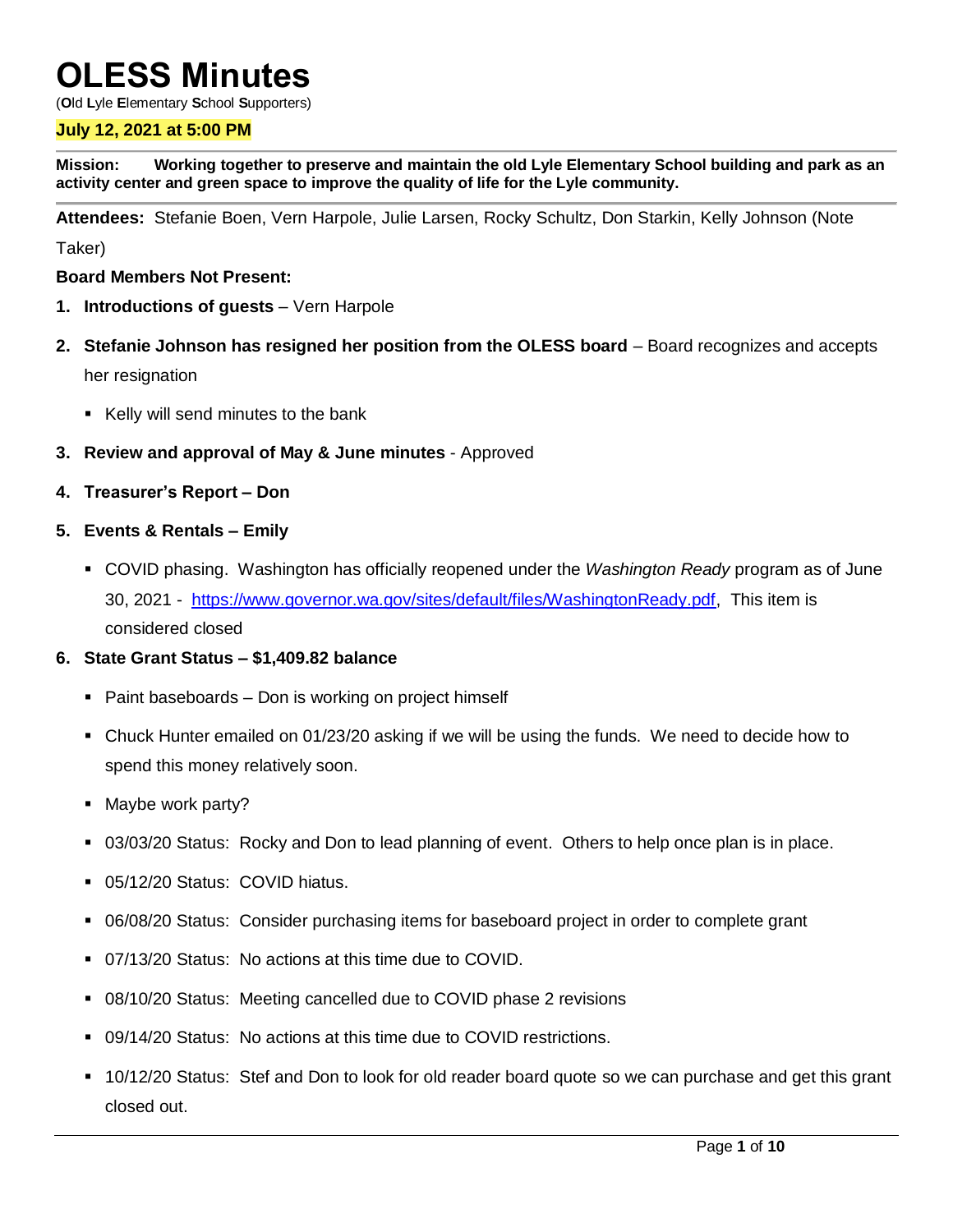- 12/14/20 Status: Kelly to look for coded entry.
- 02/08/21 Status: Back up heater is necessary at LAC. Money to be used for heater and spare parts. Don to take pictures and send with receipts to Kelly for grant reimbursement package.
- 03/08/21 Status: Robert and Don to work on heater issues.
- **04/19/21 Status: Robert not present**
- 05/10/21 Status: Money spent on heater
- 06/14/21 Status: Robert sent Kelly all pictures of heaters. Kelly to submit final reimbursement report.
- 06/15/21 Status: Final reimbursement package submitted to Chuck Hunter of Department of Commerce
- 06/18/21: Email from DOC stated that there is a DBA named CEKC OLESS. Who does this DBA belong to?
- 07/12/21 Status: Final reimbursement deposit of \$1,405.97 received on 06/21/21. \$261,900 spent with \$3.85 going back to the state. All documentation has been uploaded to the password protected portion of the website located at Information Management  $\rightarrow$  State Grant Restoration Records. Note the requirements in the close out letter. We spent 99.9999853%. This item is considered closed.

## **7. Incident and Corrective Action Tracking**

- Do we want to generate a formal tracking procedure for incidents and how we correct them?
	- $\triangleright$  Kids on roof of LAC
		- Do we still want to post a sign or are the secured tables enough?  $-$  Yes, want to post signs
		- LAC Building Sign No climbing on the building. Don to order sign.
- Kelly to generate format
- **10/12/20 Status: No actions at this time**
- 12/14/20 Status: No actions at this time
- 02/08/21 Status: Julie to sign and scan reports back to Kelly. Don to confirm description of incident about kids on the roof of the LAC to Kelly for Incident Report. Add cables for tables to corrective actions for Kids on roof incident report.
- 03/08/21 Status: All to email Kelly verbiage for sign for keeping kids off the roof. Robert Need incident report for kids on the roof of the pavilion. We also need a sign for keeping motorized vehicles off the green space.
- 04/19/21 Status: LAC Building Sign No climbing on the building. Don to order sign. Kelly to complete incident report.
- 05/10/21 Status: Still in progress: implement park rules. Place small simple sign in the Pavilion.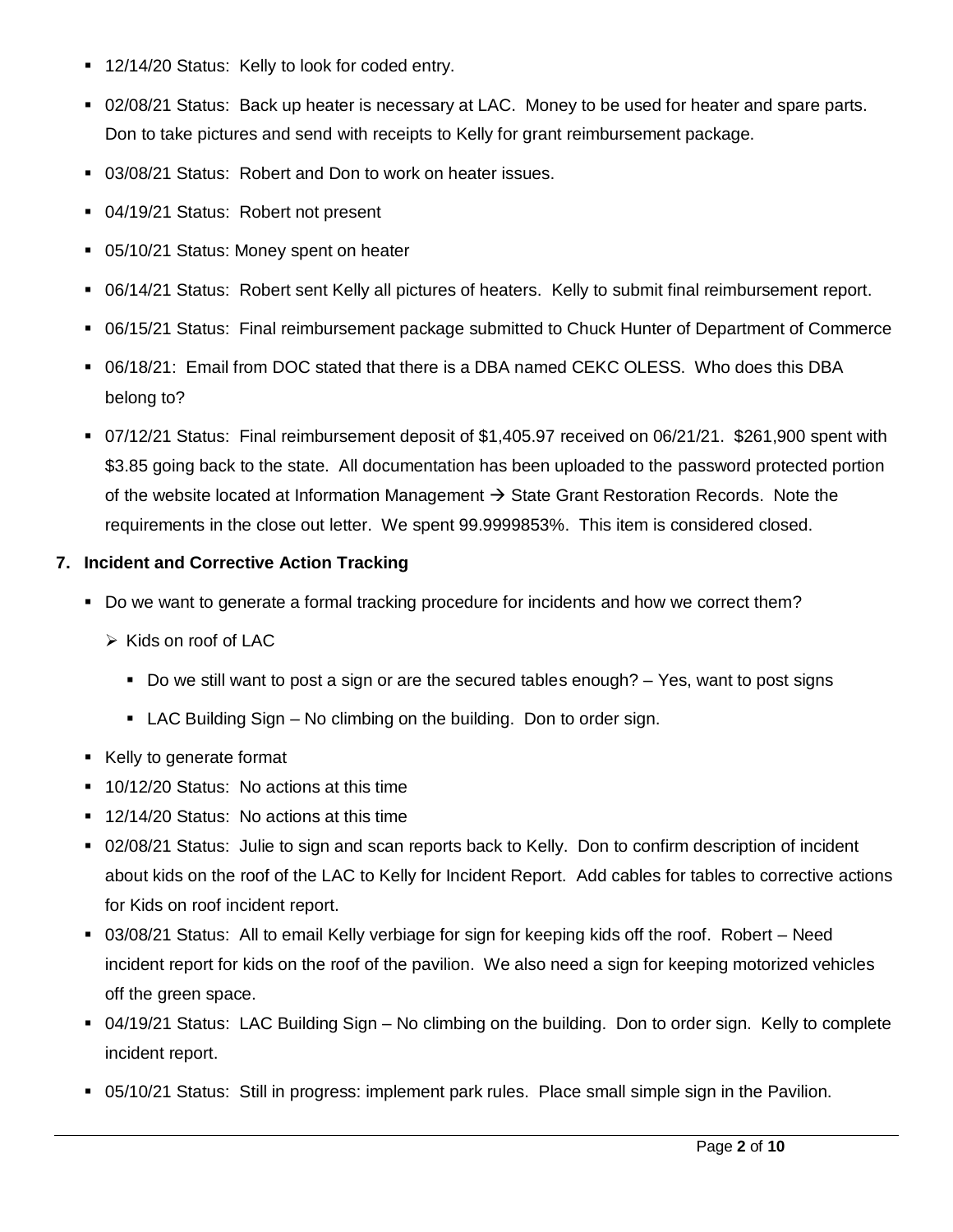$\triangleright$  Kids on roof of Pavilion – No climbing on the Pavilion Sign

- o Don to order sign
- o Kelly to generate Incident report
- o 05/10/21 Status: in progress
- o 06/14/21 Status: Report is prepared. Waiting for signs to be posted to finalize.
- o 07/12/21 Status: Waiting for signs to be posted to finalize.

 $\triangleright$  Keeping motorized vehicles off the green space –

- $\circ$  Two signs one near backstop, one near the skate ramp
- o Don to order sings
- o Kelly to generate Incident report
- $\circ$  05/10/21 Status: in progress with park rules sign
- o 06/14/21 Status: Report is prepared. Waiting for signs to be posted to finalize.
- o 07/12/21 Status: Waiting for signs to be posted to finalize.

#### **8. Project Updates**

Bylaws review in progress – Group to meet at 4PM 8/9/21 to continue review

#### **9. Green Space Management – Rocky**

#### **10. Cleaning – Katrina is quitting. Who will replace her?**

- **Hope is out**
- 06/14/21 Status: Julie Zack is willing to clean. Don is willing to train. Kelly to reach out to Rocky since VP oversees LAC Building Maintenance Schedule.
- 07/12/21 Status: Rocky to reach out to Suzie and Zack about cleaning. Vern to help with Zack.

#### **11. Overview of new LAC Cleaning Work Instruction**

- Do we need to add anything?
- Do we need to remove anything?
- **Group went over. Kelly will send out updated version.**
- 07/12/21 Status: Don to send updates to group. After work instruction is ironed out and the checklist is generated the following still must be decided: How do we want to pay (by the hour/week/month/job etc.)? What will the pay be?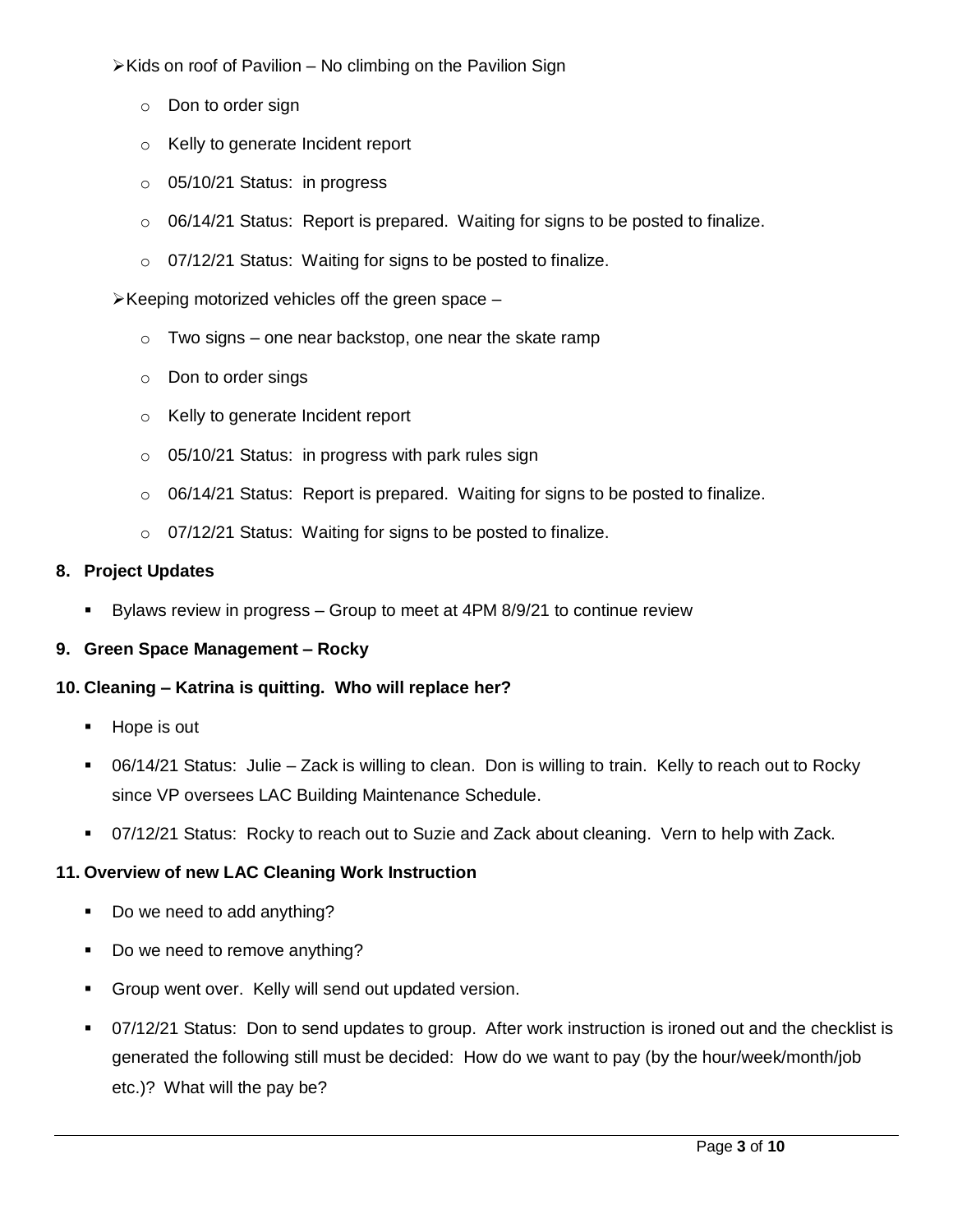## **12. Vern Harpole would like to donate a large TV to OLESS**

- **Would we like to accept? Yes**
- **Where would we like it mounted?**
- Where do we locate the remote etc. so it isn't lost/stolen?
- $\blacksquare$  How will it be powered?  $-110V$
- Could it be mounted above cork board? Issues with reflection
- Put it on a cart?  $-$  Issues with tipping  $-$  No
- **Further discussion warranted, vote on this next month?**
- 06/14/21 Status: Kelly will ask Vern to next meeting so details can be figured out.
- 07/12/21 Status: Vern and the OLESS board discussed the donation and the following decisions were made:
	- 1) 65 inch TV approved to be mounted on the north wall of the south classroom between the two eastern pendant lights and above the chalkboard
	- 2) BestBuy professional installation crew will install TV
	- 3) Pull down screen will be removed by installation crew
	- 4) Pull down screen will be stored until it is confirmed it is no longer needed. If it is needed it can be placed on brackets (as it was before). Placement will be determined as necessary
	- 5) Install TV and move forward with accessories later
	- 6) Vern will set up date and time of installation and let board know
	- 7) Vern and at least one board member will be present during installation

## **13. Investigate contacts to potentially restore chimney – Robert**

- No contractors have responded so far
- Can we get some quotes for potential restoration grant?
- **Move to restoration grant tracking?**
- **07/12/21 Status: Robert not present**

## **14. Investigate roof leak in boiler room – Robert**

- Flashing has been replaced
- Leak appears to be subterranean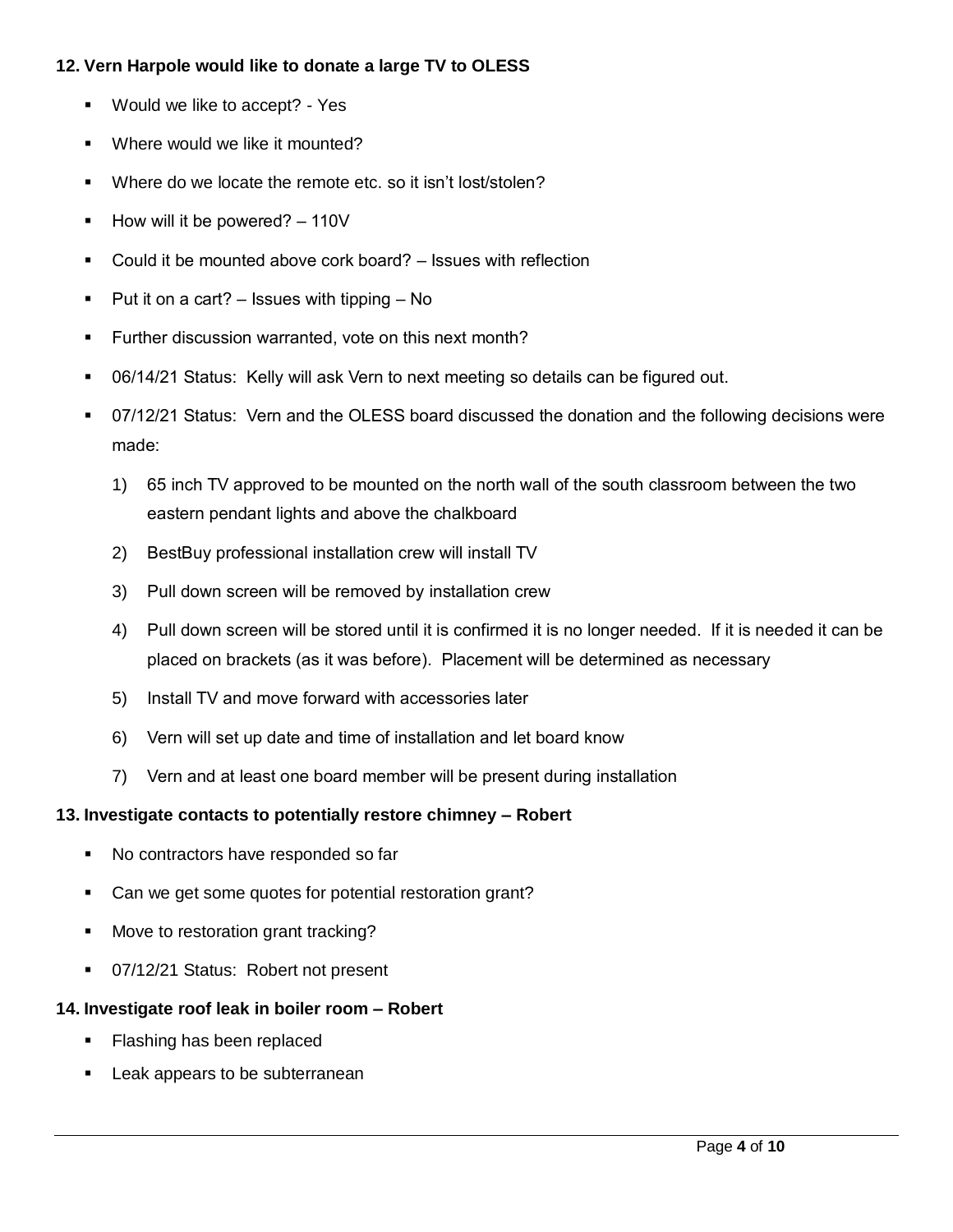$\blacksquare$  07/12/21 Status: It is possible that the culvert on 3<sup>rd</sup> and Klickitat Streets has collapsed and the water from the hillside is no longer being diverted out to Hwy 14. Don to call Klickitat County public works. Kelly to begin corrective action form

# **15. Open Forum**

- Norton Antivirus Non issue due to no funds removed from bank account
- Community contribution was considered sufficient regarding water for LAC
- Kelly May not be available for meetings during harvest months September November. Group needs to decide to suspend meetings or continue to meet
- Kevin Oldfield may be willing to rejoin board if we get a grant and move into a construction phase

## **ACTION ITEMS:**

# **Don:**

- **Meet at 4PM 8/9/21 for bylaws review**
- Call Klickitat County Public Works to discuss possible collapsed culvert on 3rd and Klickitat Streets
- Notify Kelly of date of final reimbursement deposit Complete
- Reach out to Robert and see if he has time to wash outside windows once a year each spring if possible
- Pick up trashcan for south classroom Complete
- Order "No Climbing on Building" sign for Lyle Activity Center
- Order "No Climbing on Pavilion" Sign for Norm White Pavilion
- **Order two "No Motorized Vehicles on Green Space" signs**
- Schedule and manage baseboard painting project Moved to Rocky's list Complete

# **Emily:**

- **Update Ruth with OLESS board responses to her questions**
- **Update Google business listing**
- Update any Google and Facebook information listing Marsha Pope's contact information
- Update MOU Word Doc for Top Gear Driving School Rental
- Create flier for LAC to hand out at events
- **Email Facebook about removing old LAC page**
- Post pictures of last year's Halloween Trunk or Treat Event on social media outlets

## **Julie:**

- Meet at 4PM 8/9/21 for bylaws review
- **Reach out to Ann Varkados to see if she wants to talk about the LAC green space**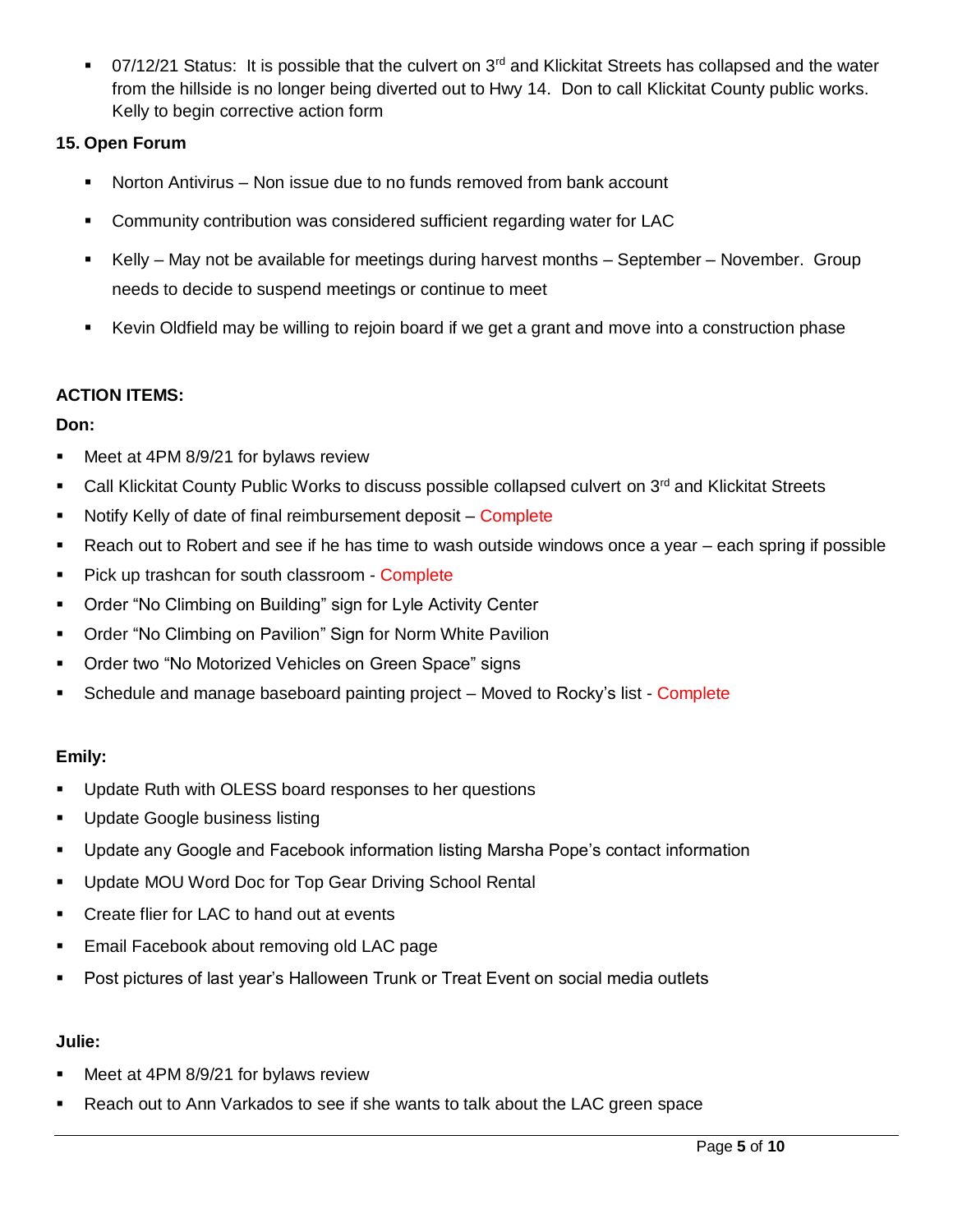- Check with WAGAP to see how many people are independently entering
- Generate task list for community service requests
- Email Marty Dennis of What's Happening in Lyle about OLESS looking for board members
- Ask the Lyle Museum about management of items in the glass case in LAC hallway
- Get dumpster key from Robert to give to WAGAP Complete
- Update board with details about LAC request as COVID testing site Complete
- Place heater in storage closet
- Work with LSD to determine what educational RCW's are applicable to the LAC
- Check out details on listing the LAC as a WiFi hot spot on the OSPI
- Read 2016 lease agreement looking for details about educational RCW's
- As Facebook administrator, work with Emily to transfer authority to the LAC Activity Manager
- Work with LHS to see if students can earn leadership credits for helping at the LAC
- Work with local community groups to generate community calendar
- Follow up with Ann about receiving donation of basketball hoop
- Work with Kevin regarding community service hours for LHS students Kevin resigned at OLESS VP **Complete**

## **Kelly:**

- Send 07/12/21 OLESS minutes to bank so Stefanie can be removed
- **Meet at 4PM 8/9/21 for bylaws review**
- **Update website with new meeting time Complete**
- Add HVAC monthly filter cleaning to LAC Building Maintenance Schedule Complete
- Add grant final reimbursement date to website for tracking Site must be used for specified grant use for 10 years from date of completion (6/21/21). LAC must be used as a community center and green space until 06/21/31 - Complete
- **Post all grant documentation on website Complete**
- Reach out to Robert about coded entry for the LAC
- **Update LAC Cleaning work instruction**
- **-** Generate checklist for LAC Cleaning work instruction Complete
- **Reach out to Vern about TV donation Complete**
- Reach out to Rocky about LAC cleaning
- **Post LAC cleaning schedule to the website**
- **Post LAC cleaning checklist to the website**
- Notify bank of Stefanie Johnson's resignation so she can be removed from the account
- Generate Incident report for kids on roof of Norm White pavilion
- Generate Incident report for motorized vehicles on football field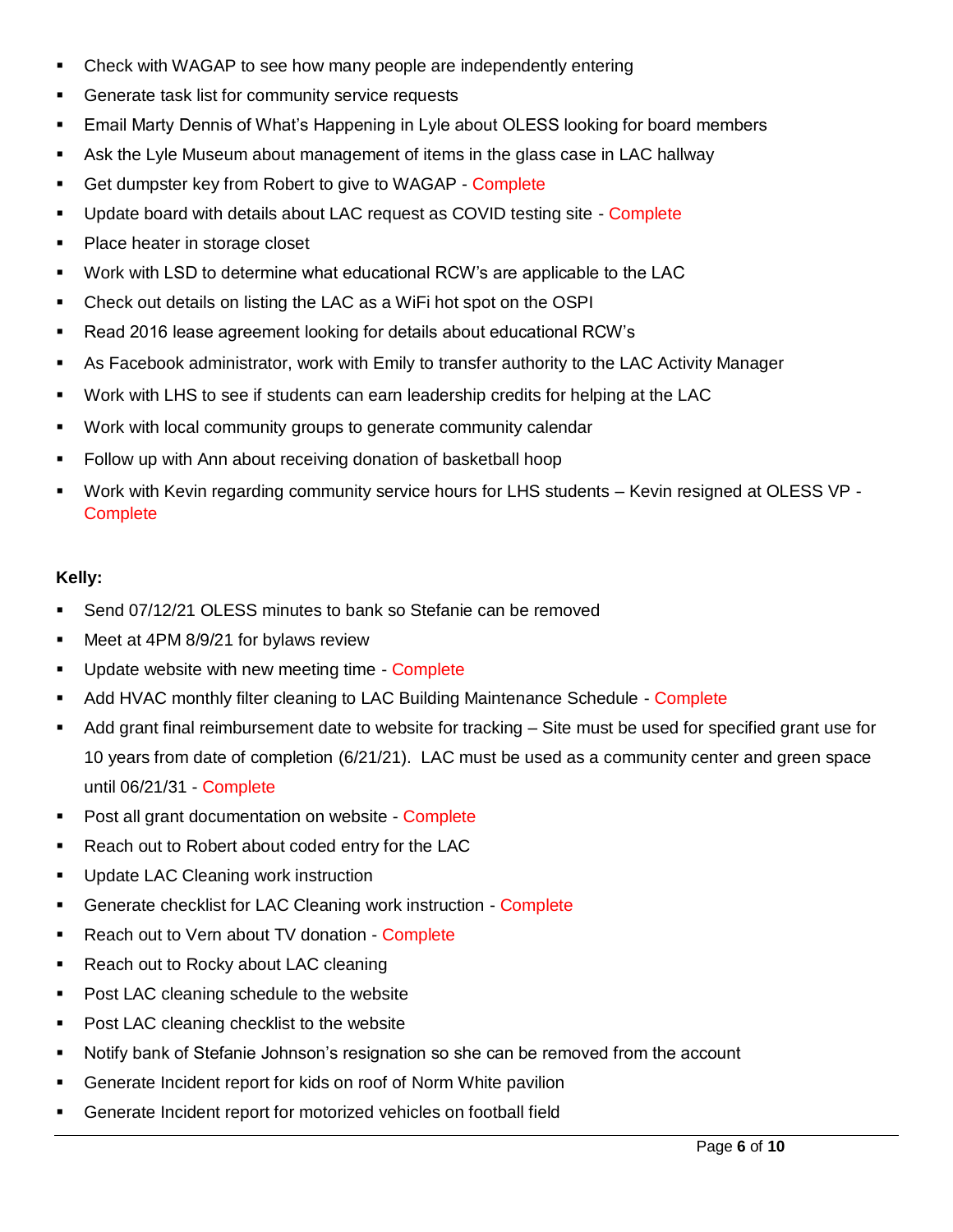- **Investigate work order/maintenance request functionality in Weebly**
- Investigate renter/member functionality in Weebly
- **Put together grant reimbursement package for heater and replacement parts Complete**
- **Look into coded entry for LAC**
- Request evidence of coverage from LSD No 406
- Generate Incident and Corrective Action Report for kids on roof
- Send combined rental request form to Jonathan Blake and OLESS Board for approval
- Get proof of coverage from Jonathan for Treasurer to present to LSD No. 406
- **EXEC** Look into window rebates from PUD
- **Add Gorgeswap to LAC website**
- Fix stairs at entryway on west side of building When weather allows, Interface with Klickitat County about entry way/ADA accessibility on North/West portion of building – Kevin Oldfield to help
- Write grant request for 2022 Consider daycare requirements, chimney fix, drainage issues, new sprinkler system for green space, new entryway for east facing entry, new fence along Hwy 14, basketball courts, water fountain for kids. Grant for emergency response center, cooling shelter location,

#### **Robert:**

- Reach out to Kate Willsen about dumpster paving project
- Look over LAC building maintenance and email Kelly with additions
- Purchase copy of dumpster key for WAGAP and give to Julie Larson Garbage company provided additional keys. Keys were given to Julie who give them to WAGAP - Complete
- Give receipt for dumpster key and painting supplies to Don for reimbursement Complete
- **•** Determine appropriate watering for green space
- **Install rack in Supply Room Complete**
- **Investigate entry way heater issue**
- Investigate rugs for hallway Decided not to put rugs down due to tripping hazard Complete
- Construct a cage around the HVAC unit S
- **Investigate wireless thermostats for heaters for two rooms**
- **Investigate contacts to potentially restore chimney**
- Replace boards near skate park as soon as the weather allows  $-8$  total  $\overline{\phantom{a}}$ -Complete
- **Investigate roof leak in boiler room Flashing has been replaced Leak appears to be subterranean.** Moved into agenda items for resolution - Complete
- Replace timer for outside faucet
- Change four fixtures in cat rescue room Complete
- Replace hose with PVC pipe Complete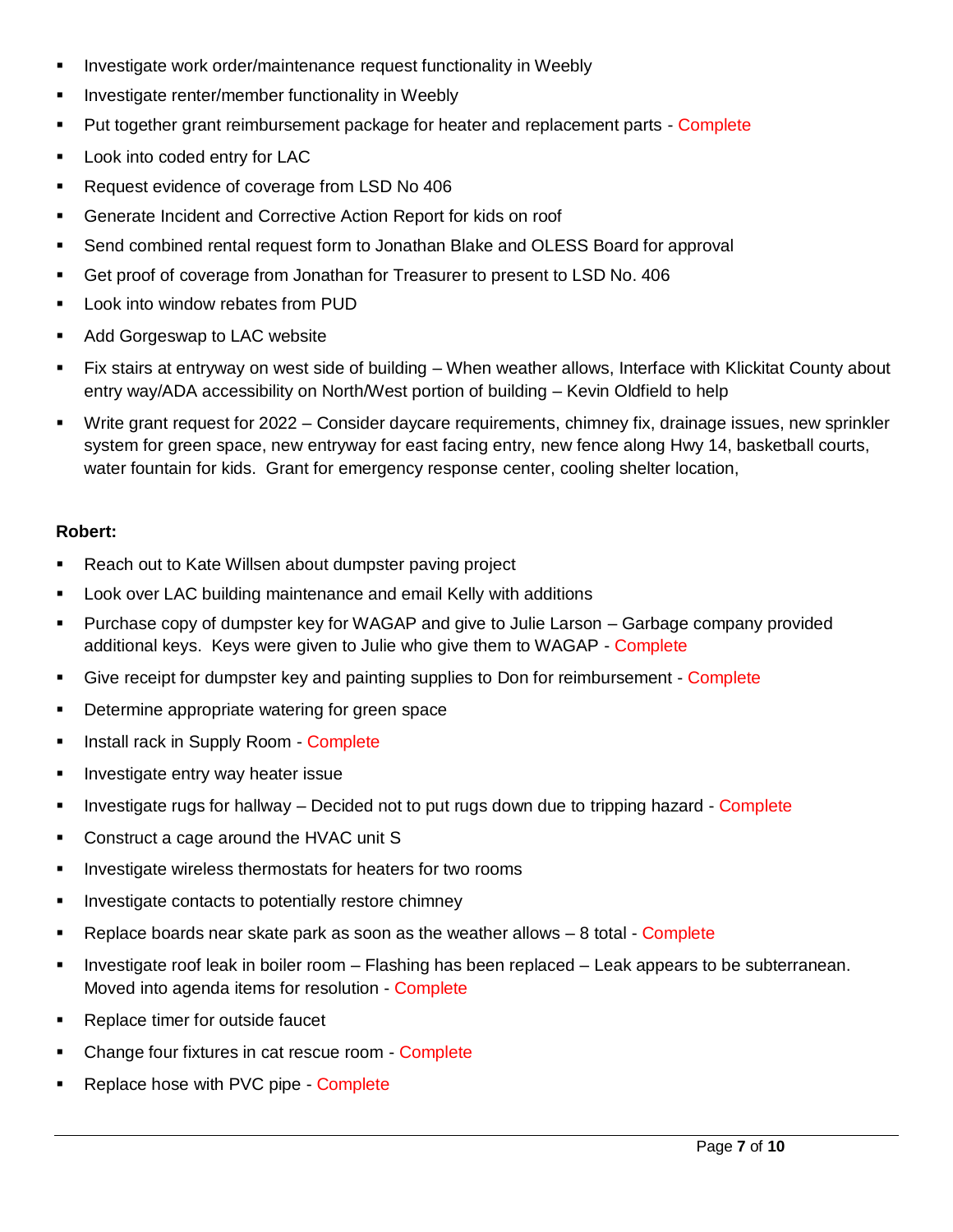- Replace electrical box by the BBQ with outlet with USB port USB ports not rated for outdoor installation **Complete**
- **Investigate repair of door bar closest to skate park Complete**

## **Rocky:**

- Meet at 4PM 8/9/21 for bylaws review
- Reach out to potential cleaners
- Explore ways to manage grass so the green space stays green during the summer
- Plan baseboard painting project
- Research options for counter top in pavilion
- Check out Mt Adams Chamber and Dallesport News Letter for advertising space for room rentals
- Look into covers for hallway ceiling lights

#### **Stefanie Boen:**

- **Meet at 4PM 8/9/21 for bylaws review**
- **Update website with meeting sign in records Complete**
- **Make Thank You's from the Lyle Activity Center**
- **Send Thank You to Janette Petty**
- Work with Don and Kelly to generate audit work instruction and documentation process for internal auditing of OLESS/CEKC checking account
- **Manage documentation of audit findings Complete**
- Begin tracking donation forms Kelly will send you the form. No need to retroactively track.
- **Begin tracking volunteer hours Kelly will send you form. No need to retroactively track.**
- **Instagram Follow up on Brielle's email (Forwarded from Marcia B)**

## **Vern Harpole:**

Manage flags appropriately/legally - Ongoing

## **PARKING LOT**

- **Wrap LAC clean up into Community Clean up Days**
- **Additional cameras for security system**
- **Formal employee application process**
- Address labels to correct PO Box on donation cards and envelopes
- Generate more formal lease agreement other than MOU that is currently in use
- Relocate BBQ Moved to OLESS Insurance Project Tracking document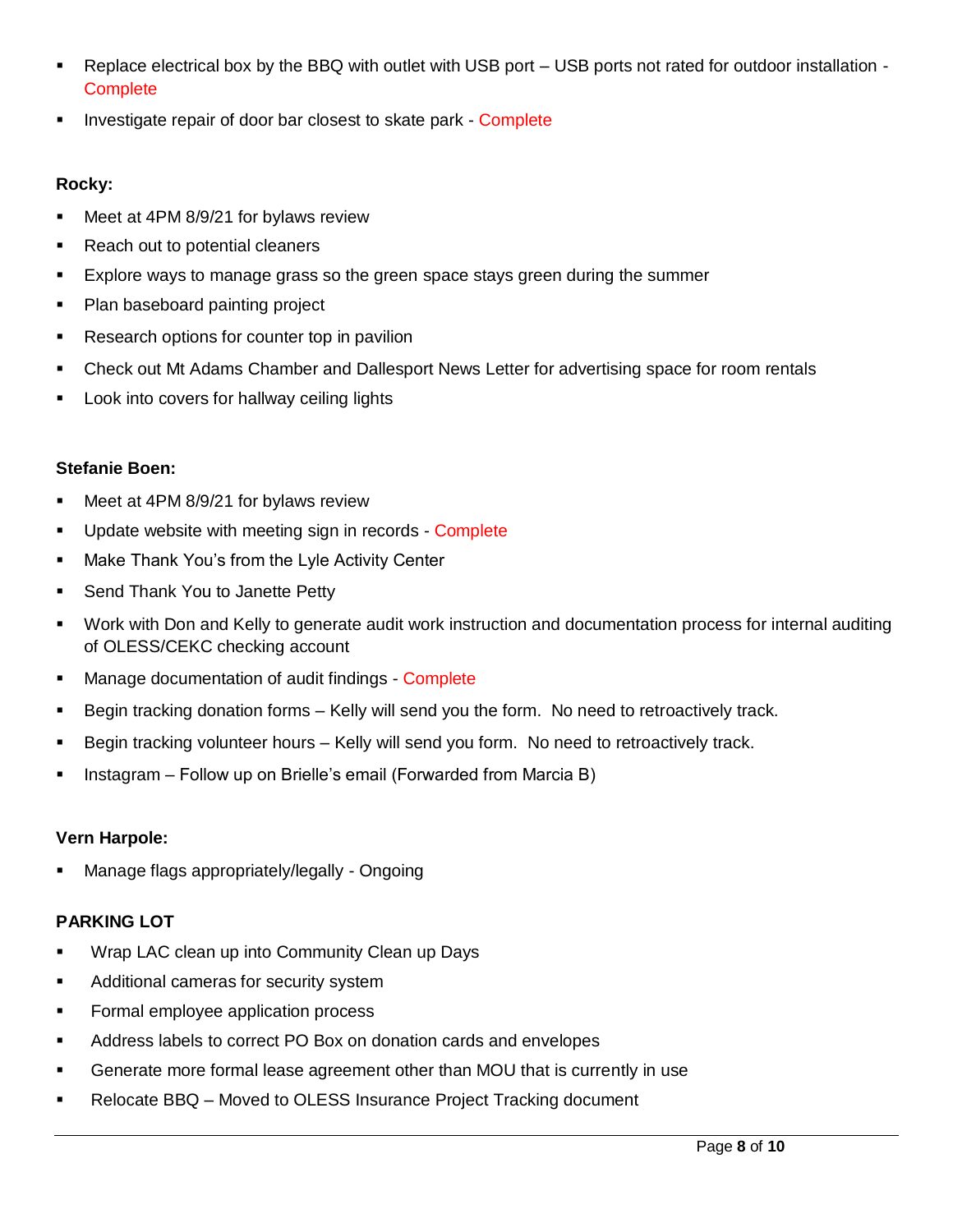- Determine how many alarm codes exist in the alarm system
- Cycle Oregon Research possibility of becoming a stop for Cycle Oregon as a Fundraiser
- **Car Club Ride Fundraiser**
- **Resolve issue of perpetual loss of the key in key box outside**
- Replace West facing doors on North end of building
- Seal the tops of the bricks around the pavilion and maybe make it a counter top
- **Generate Routine Maintenance Schedule for the building**
- Outdoor exercise park Skyline Foundation interested in hearing about a project at the LAC for potential donation
- Thatch green space
- Create LAC Activity Manager email address so impact of personnel changes are minimized
- **EXECT** Create process for renting tables and chairs to green space users
- **Work Instruction for draining pipes in the winter**
- Sound system
- Humanities of Washington Affiliate of National Endowment for the Humanities, Do we want them to give presentations at LAC?
- Cleaning work parties
- Should tree lighting ceremony be an annual event
- Open house for completion of restoration grant Maybe Gina Mosbruckers performs ribbon cutting ceremony
- Look over statement of work for Housekeeping and consider adding kitchen and popcorn maker
- Area above boiler room needs fascia to keep the birds and bats out
- **Projector for rental**
- **Mixing valve in janitors closet needs to be replaced**
- **Fire inspections requirements?**
- Greenspace How to reduce water bill
	- o Low flow sprinkler heads
	- o Community contribution
	- o Sharing expenses with LHS
- Reader board
- Sell fence space on Hwy 14 for advertising
- Relocation of HVAC
- Where do we go from here?
	- o Planning session for reimagining LAC
	- o Reach out to community
- Gorge Grown [kiara@gorgegrown.com](mailto:kiara@gorgegrown.com) (503) 490-6553
- OLESS business plan